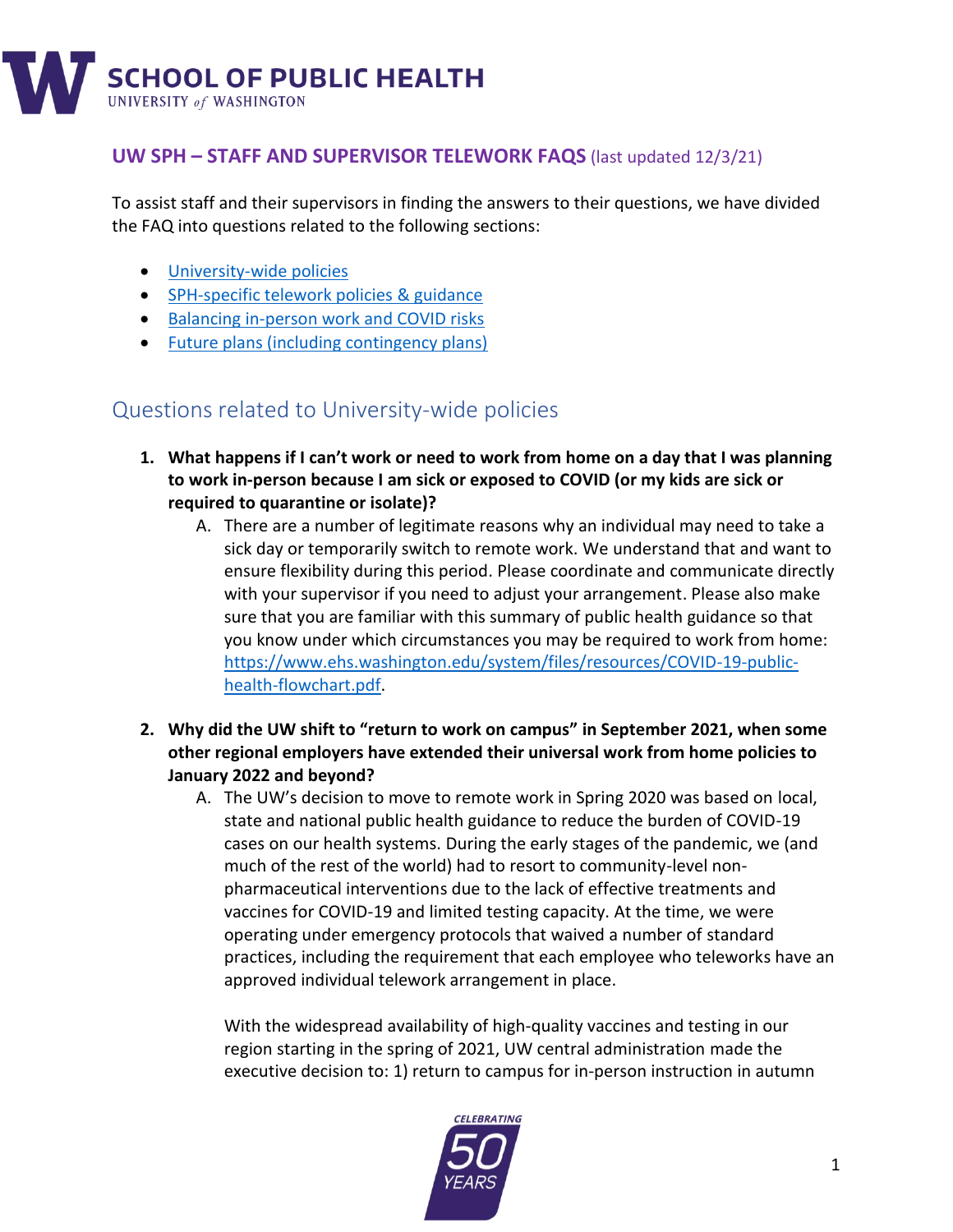

2021 and 2) lift the emergency protocols that allowed (near) universal work from home at the discretion of individual employees in September 2021.

This decision was aligned Governor Inslee's mandate that K-12 schools in WA state return to in-class instruction for Fall 2021. This decision to shift towards inperson instruction was also in alignment with national trends for both K-12 schools and institutions of higher education. Guidance from both the [CDC](https://www.cdc.gov/coronavirus/2019-ncov/community/colleges-universities/considerations.html) and the [US Department of Education](https://www2.ed.gov/documents/coronavirus/reopening-3.pdf) encouraged returning to in-person instruction to address the increased disparities in post-secondary education caused by remote instruction during the pandemic. Other employers who are not educational institutions did not necessarily have the same motivations for returning to work in-person.

- **3. Why do I need to have a telework agreement in place/why can't we just continue to let staff have flexibility to make day-to-day decisions about whether to work on site or remotely depending on what works best for them like we did during AY2020-21?**
	- A. At the beginning of the pandemic, we were operating under emergency protocols that waived a number of standard practices, including the requirement that each employee who teleworks have an approved individual telework arrangement in place. Telework agreements are a tool to ensure that some affirmative connection between manager/employee around work location has occurred and has been documented.

Telework agreements also serve as a necessary compliance tool and helpful checklist for units to ensure that they and their employees institute telework and remote work in accordance with a matrix of required compliance policies and/or best practices - including state ethics, public records, workers compensation, Fair Labor Standards, and data security.

Telework agreements also serve as a method of shared accountability between managers and employees if performance management or performance expectations are called into question. In many of our formal processes (e.g. union grievance), lack of (or sloppy) documentation regarding telework allowances or expectations can lead to misunderstandings and complications for all parties in disciplinary proceedings.

- **4. Have the UW's telework policies been updated to reflect the reality that many more people now want to work from home at least part of the time?**
	- A. Yes. Pre-pandemic, telework was not very common for staff and the overwhelming majority of the staff who did telework fell into two categories: 100% remote work or very occasional remote work. UW has added a new category of telework, "hybrid" telework, that reflects the new reality that many UW employees want to continue to work from home at least part of the time.

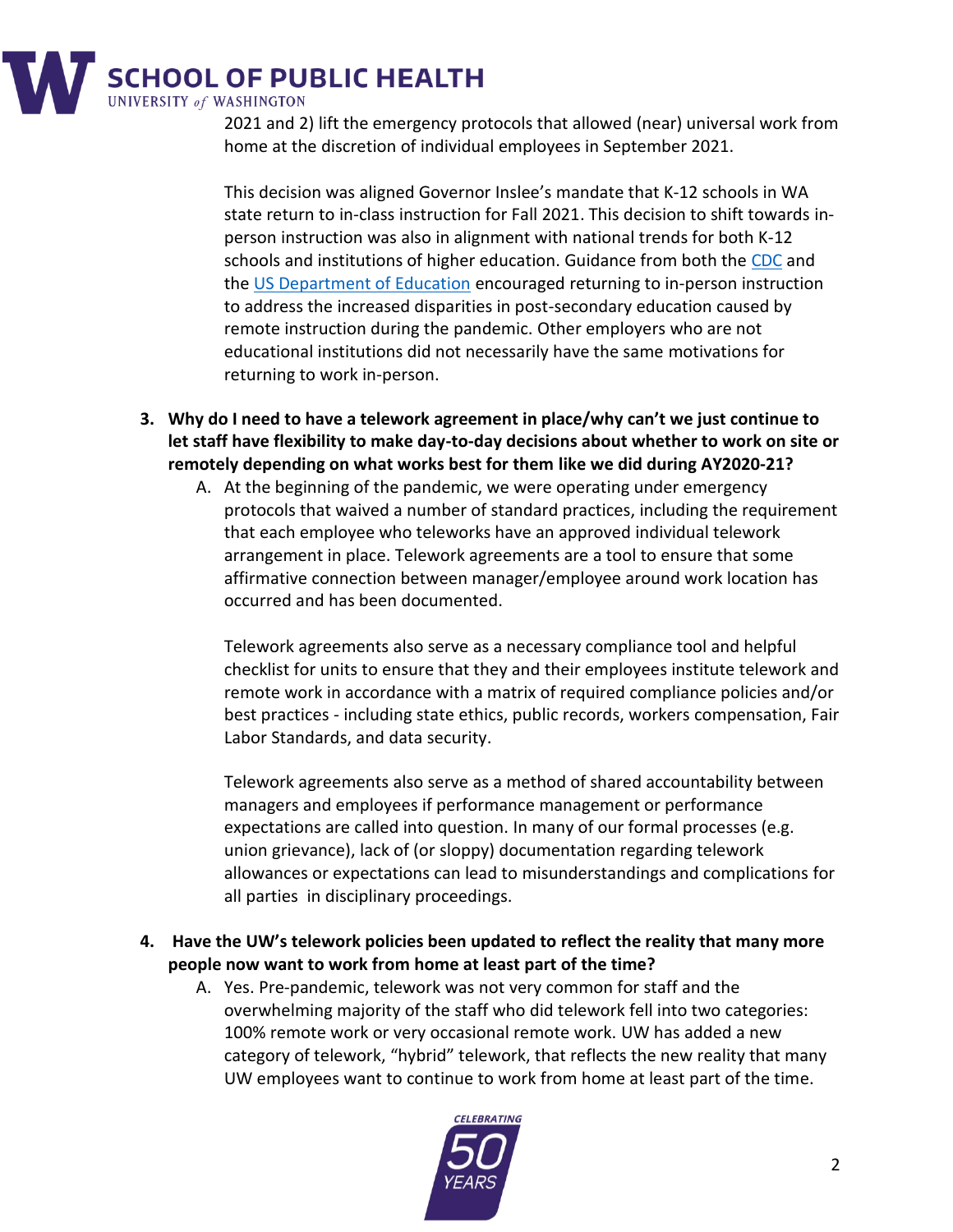

#### **5. What decisions related to staff telework were at the discretion of the school?**

A. In the new University telework policy, discretion is left to the schools regarding:

- Whether or not to have standardized telework work schedules or minimum set days of work on campus for specific job categories across the school;
- What criteria will be used to determine eligibility for 100% telework.
- **6. Why can't my department or program (or even me and my supervisor) make decisions about 100% telework?**
	- A. Per University policy ([https://hr.uw.edu/returntowork/planning-for-fall-quarter](https://hr.uw.edu/returntowork/planning-for-fall-quarter-return/determining-eligibility-for-hybrid-or-remote-work/)[return/determining-eligibility-for-hybrid-or-remote-work/\)](https://hr.uw.edu/returntowork/planning-for-fall-quarter-return/determining-eligibility-for-hybrid-or-remote-work/), 100% remote work agreements require approval from the Office of the Dean. Other than the Dean of the School of Medicine, who has special authorization to delegate this authority, Deans are not permitted to delegate this authority to departments, programs or supervisors.
- **7. Can my entire team (or unit) decide to telework 100% and request an exception from the Dean for 100% telework as a group?**
	- A. No; per University policy [\(https://hr.uw.edu/returntowork/planning-for-fall](https://hr.uw.edu/returntowork/planning-for-fall-quarter-return/determining-eligibility-for-hybrid-or-remote-work/)[quarter-return/determining-eligibility-for-hybrid-or-remote-work/\)](https://hr.uw.edu/returntowork/planning-for-fall-quarter-return/determining-eligibility-for-hybrid-or-remote-work/), individual telework agreements are required for staff. If conditions require us to adjust to 100% telework, we will do that as a University, and it will apply to everyone. Otherwise, UW states that telework requests must be made on an individual basis.
- **8. Does my telework agreement need to specify which days I will be on campus or can it simply state the number of days per week I will be on campus?**
	- A. While the standard UW telework agreement asks you to specify which days of the week you plan to be on campus and remote, you may speak to your supervisor to see whether they would be OK with you simply specifying the number of days you plan to work remotely each week but allowing the days of the week to vary from week to week.
- **9. What if I want to work five days a week on-site/do not have any interest in teleworking?**
	- A. You do not need to complete a telework agreement.
- **10. What happens if I don't complete a telework agreement request or my request is not approved?**
	- A. If you do not have an approved telework agreement in place by December 31, 2021, please plan to show up in-person for work on January 3, 2022.

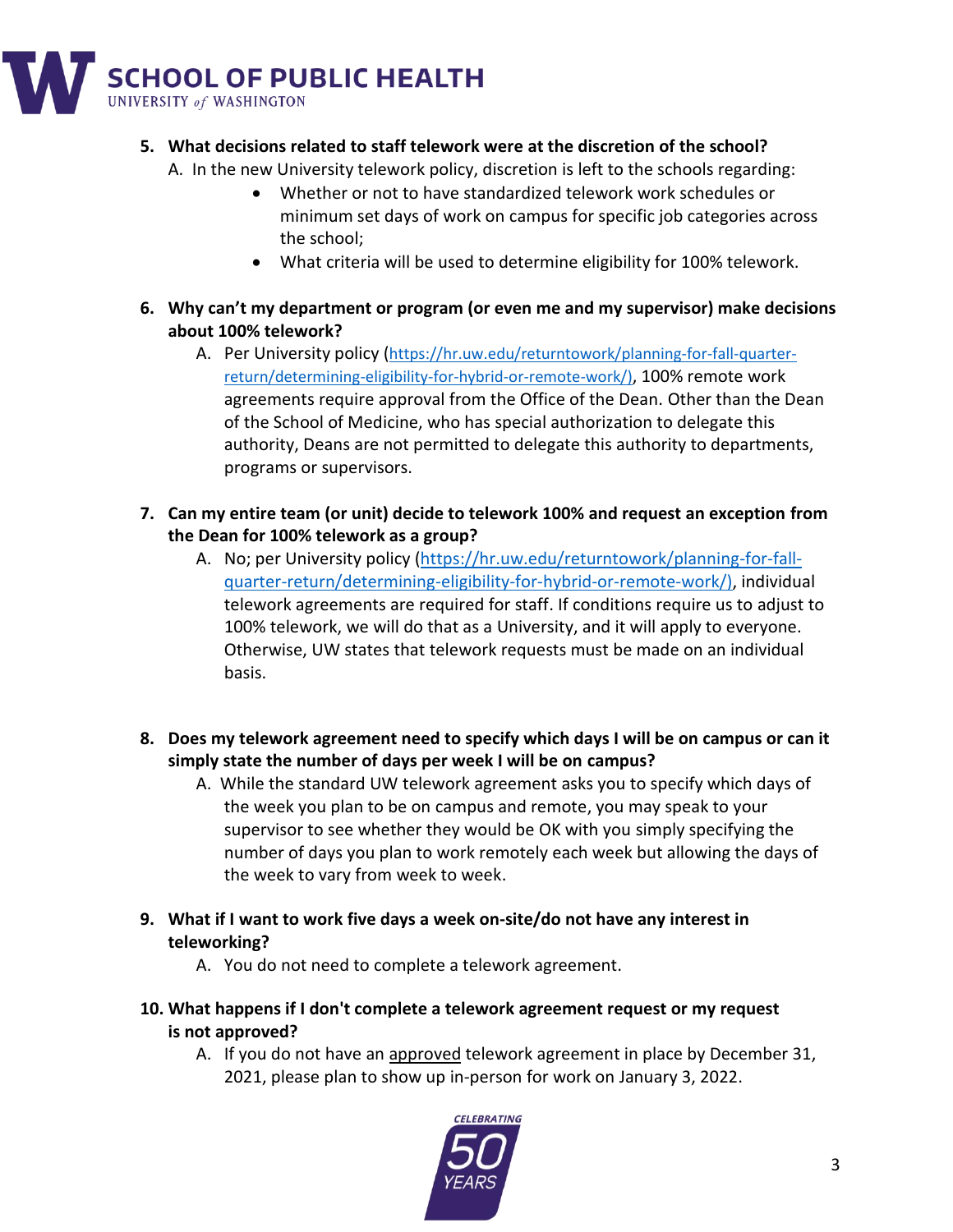# **SCHOOL OF PUBLIC HEALTH UNIVERSITY of WASHINGTON**

#### **11. Per UW policy, are there any staff who are** *not* **eligible for telework?**

- A. The following groups of individuals are not eligible for hybrid or remote work:
	- Individuals identified as "essential workers" due to the nature of their work and were already working 100% on-site as of June 30, 2021.
	- Positions where the employee's continued telework negatively impacts team performance.

For more information about eligibility criteria, see the UW HR's webpage about determining eligibility [for hybrid or remote work.](https://hr.uw.edu/returntowork/planning-for-fall-quarter-return/determining-eligibility-for-hybrid-or-remote-work/)

### **12. I work part-time; am I eligible for telework?**

- A. Part-time staff may be eligible for telework. Part-time staff should work with their supervisors to create an appropriate proportional schedule of in-person and remote work.
- **13. I am an Academic Student Employee (ASE); am I eligible for telework, and do I need to complete a telework request form?**
	- A. Please check with your supervisor and the HR Manager in your department. Due to the nature of the work, ASEs who are conducting research have historically been able to work from various locations. While the CBA (collective bargaining agreement) for ASEs does not require telework agreements, they are often found useful. Departments determine, at the local level, whether to have telework agreements in place.

# <span id="page-3-0"></span>Questions related to SPH-specific telework policies & guidance

# **14. What are the SPH-specific telework policies and guidance and how were they developed?**

- A. Through a series of conversations over summer 2021 and based on feedback provided by staff (e.g., from google docs at webinars), SPH departmental and OD leadership teams agreed that the school would implement a pilot telework program for fall 2021 based on the following principles:
	- Consistent with University-wide guidance and expectations and our core role as an academic unit, most staff would be expected to work at least part-time in-person in Fall 2021.
	- To provide some level of consistency across the school, general guidelines were provided regarding the number of days individuals should aim to work on campus depending on the type of work they do.

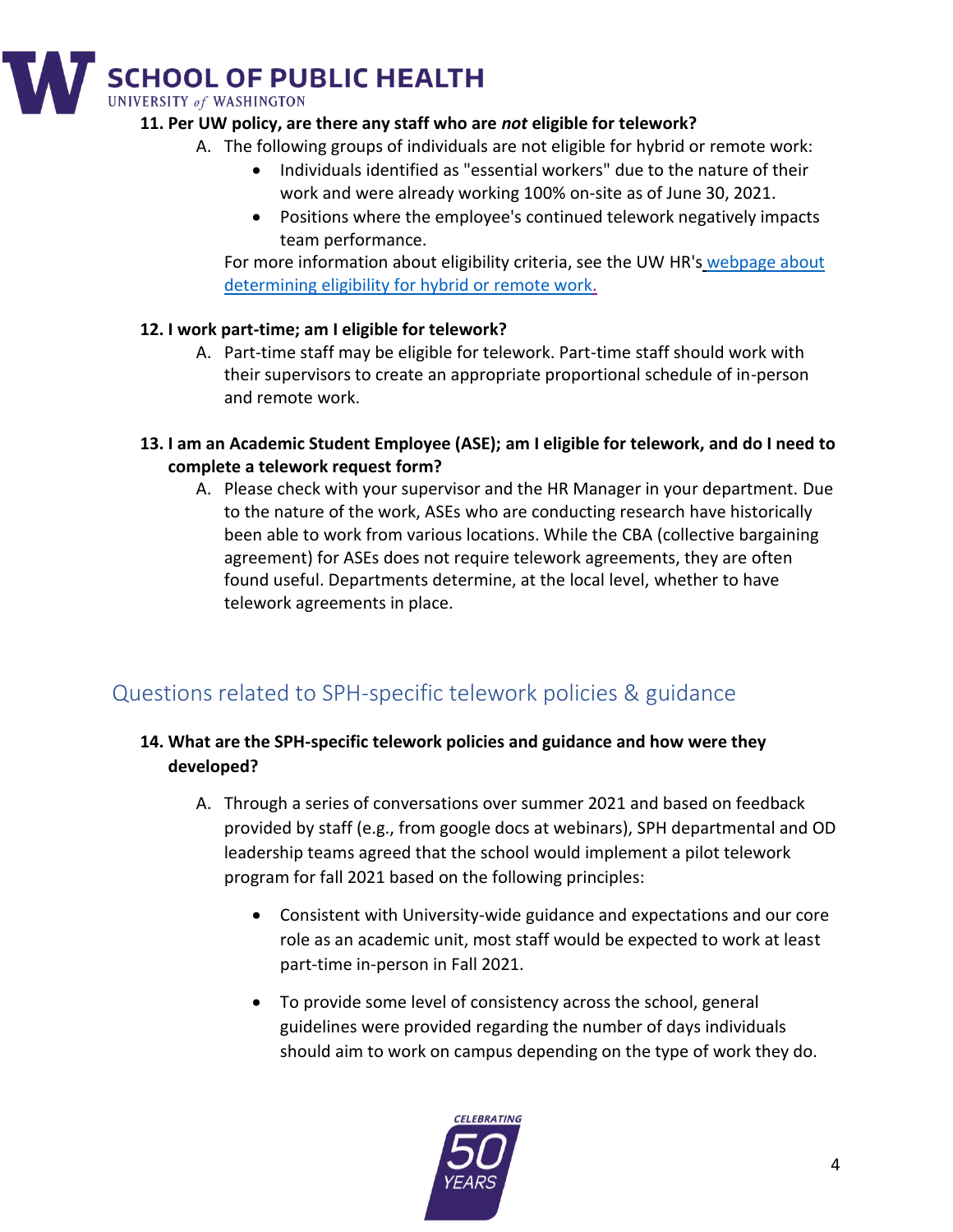

- Recognizing that individual circumstances vary considerably, the decision about each individual's hybrid work schedule (anywhere from 1-4 days inperson) would be left to the discretion of the staff member, their supervisor, and their department chair.
- 100% telework arrangements would be reserved for individuals with truly extenuating circumstances, such as:
	- o Employees who have a personal medical condition that makes them particularly vulnerable both to acquiring *and* becoming seriously ill from COVID if the employee were to work in-person on campus (typically approved by DSO).
	- o Individuals who worked 100% remote prior to COVID and/or lived out of state at the time that they were hired with the understanding that they would be able to work remotely (approved by dean); or
	- o Employees who live with an individual who has a medical condition that makes them particularly vulnerable both to acquiring *and* becoming seriously ill from COVID if the employee were to work in-person on campus (approved by dean).
- A school-wide survey of staff and their supervisors would be conducted in late fall 2021 to inform whether the pilot would continue and/or be modified in any way for Winter and Spring 2021.

# **15. What are the results of the assessment that SPH conducted re: staff and faculty satisfaction with the fall telework arrangements?**

A. Based on input from staff, their supervisors and departmental leaders, we have decided to extend the pilot program for Winter and Spring 2021. Staff may submit requests for telework arrangements for the entire 6 month period of January 1-June 30, 2022.

The results of our Telework Survey for [Staff](https://uwnetid-my.sharepoint.com/:b:/g/personal/farqs_uw_edu/EdKZoqM5zNJPjaMIF1zI9_oBQnQBakqOGccNOv-57DWyHg?e=nwsiac) and [Faculty](https://uwnetid-my.sharepoint.com/:b:/g/personal/farqs_uw_edu/EUsOM2-xFCZDsV9XBNvY4PcBNtbWFU_britFQ1C68jQ6lA?e=pgQoI7) who supervise staff showed general operational satisfaction with current arrangements and a desire to continue to manage this with flexibility. (The additional qualitative results from the survey have also been shared with the department chairs and the OD leadership team to help inform decision-making around telework arrangements.)

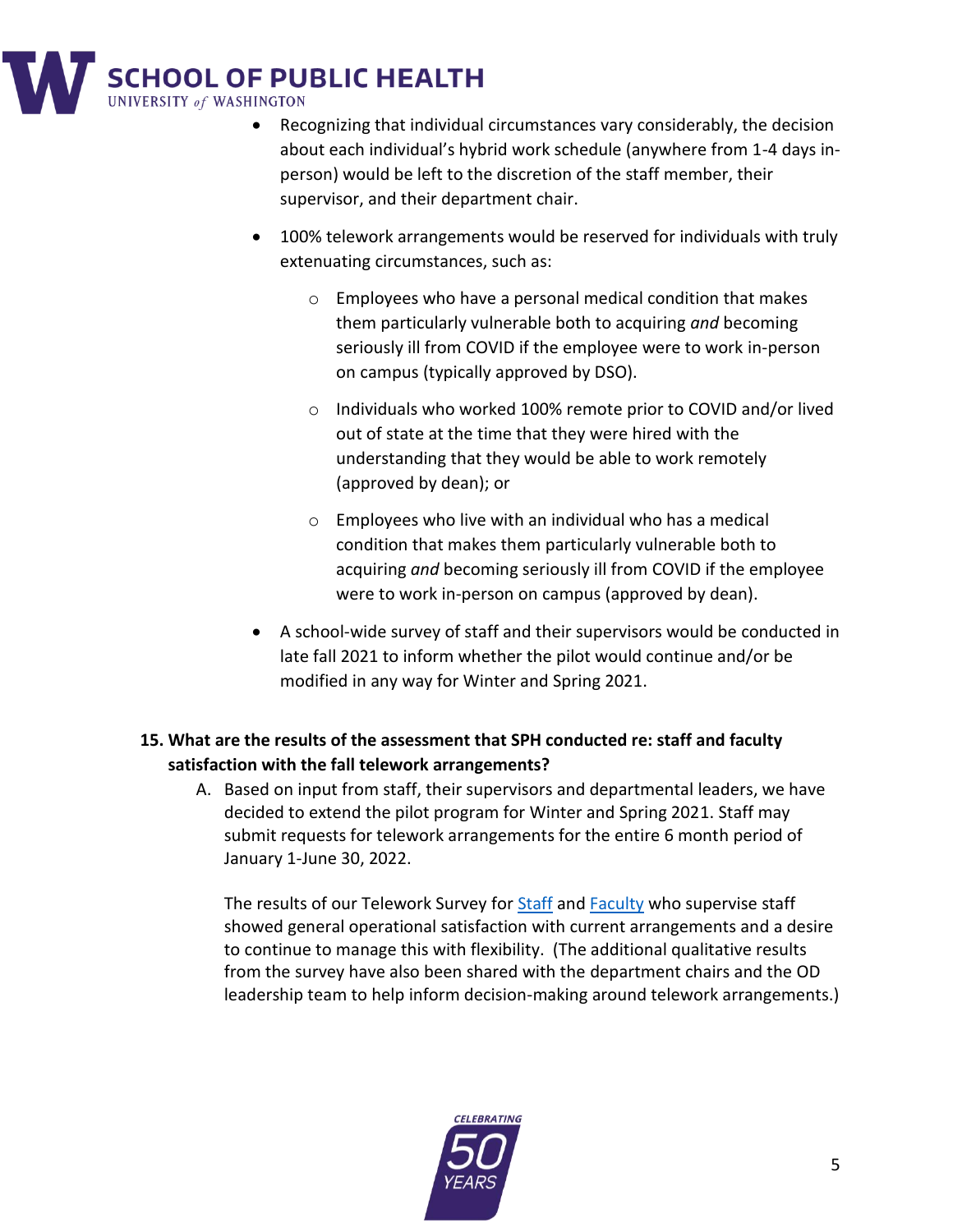

- <span id="page-5-0"></span>**16. What was the rationale, in terms of COVID risk, for returning to work in-person in Fall 2021, even though COVID (including newer variants) is still circulating both globally and locally?**
	- A. With the widespread availability of high-quality vaccines and testing in our region starting in the spring of 2021, a decision was made by the UW central administration to return to campus for in-person instruction in autumn 2021 and to lift the emergency protocols that allowed (near) universal work from home at the discretion of individual employees in September 2021. This decision reflected the governor's mandate that K-12 schools in WA state return to in-class instruction for Fall 2021 and also a nation-wide trend for both K-12 schools and institutions of higher ed to shift towards in-person instruction in autumn 2021. Guidance from both the [CDC](https://www.cdc.gov/coronavirus/2019-ncov/community/colleges-universities/considerations.html) and the [US Department of Education](https://www2.ed.gov/documents/coronavirus/reopening-3.pdf) encouraged returning to in-person instruction to address the increased disparities in postsecondary education caused by remote instruction during the pandemic.

UW has implemented the best practices outlined by the CDC and the US Department of Education to ensure that this return to in-person instruction and work is conducted as safely as possible. This includes vaccine and masking mandates, extensive free testing, aggressive contact tracing and enhanced ventilation in critical areas. Our campus-wide COVID guidance and protocols are informed by and consistent with federal and state guidance, as well as guidance from Public Health Seattle and King County, which has typically promoted even more protective protocols than the CDC and WA DOH during the pandemic.

While we continue to see COVID circulating worldwide and in our local community, the number of COVID cases in the UW community has been lower in 2021 than in 2020, despite a much higher population of students and employees on campus this fall. This is because: 1) vaccinated individuals are less likely to both contract and transmit COVID, 2) wearing face coverings is an effective strategy for reducing transmission of COVID, 3) aggressive contact tracing, and 4) strong adherence to guidance that individuals with symptoms should not come to campus. All of these factors have kept the incidence of COVID lower for UW than for the surrounding community.

As an individual, if you are fully vaccinated, you are significantly less likely to contract COVID if you are exposed to it: the relative risk of acquiring COVID is 7 times lower for vaccinated individuals than for unvaccinated individuals in King County. [\(https://kingcounty.gov/depts/health/covid-19/data/vaccination](https://kingcounty.gov/depts/health/covid-19/data/vaccination-outcomes.aspx)[outcomes.aspx\)](https://kingcounty.gov/depts/health/covid-19/data/vaccination-outcomes.aspx) Even more importantly, those individuals who are vaccinated cuttomes.

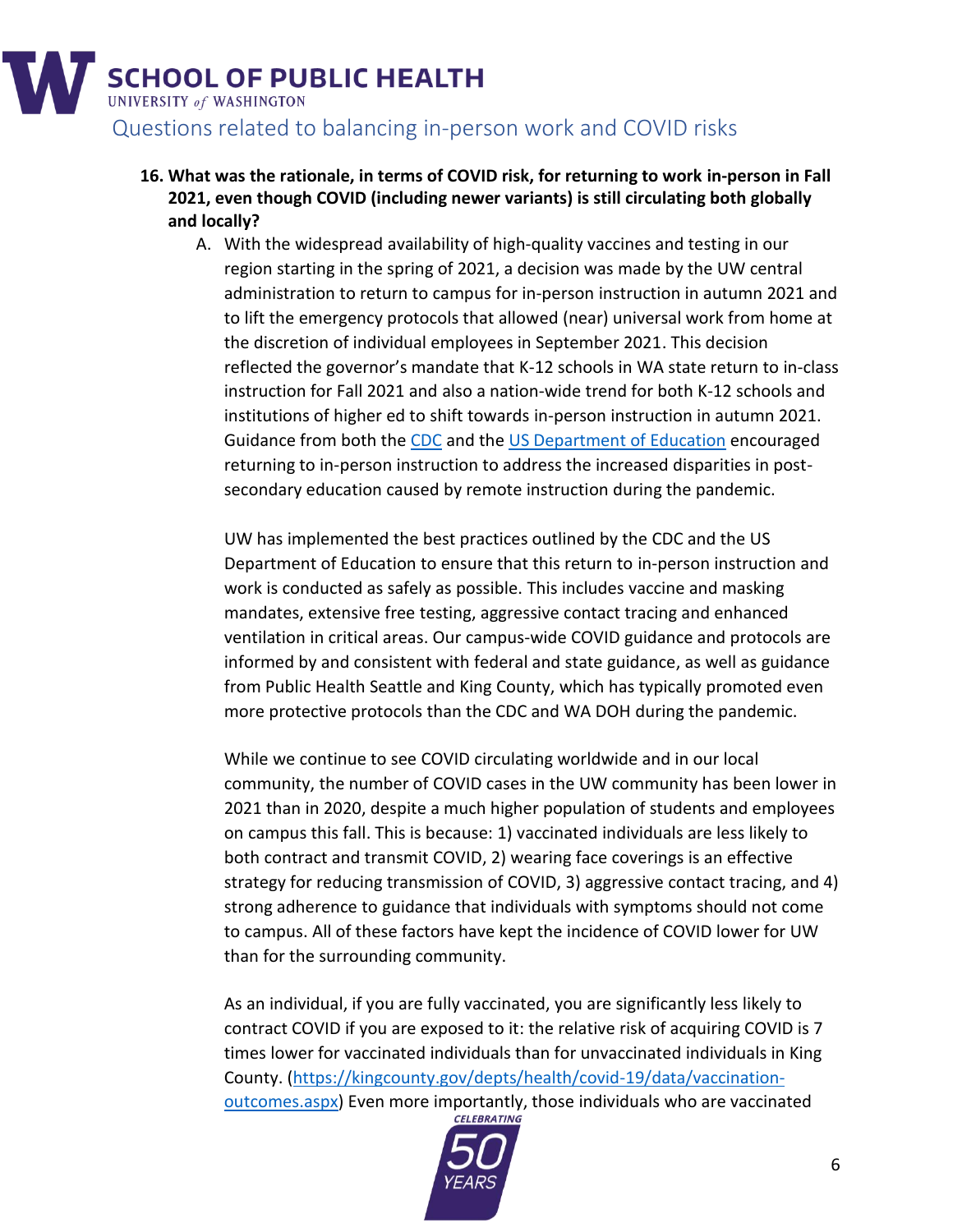

who do acquire COVID are much less likely to require hospitalization or to die from COVID than unvaccinated individuals: the relative risk for vaccinated individuals (versus unvaccinated individuals) in King County was 38 times lower for hospitalization and 24 times lower for death in the thirty days prior to November 30, 2021. The University and SPH have in place mechanisms to provide accommodations (UW DSO) and special arrangements (SPH Office of the Dean) for those individuals who have exceptional circumstances that put themselves and their families at higher risk.

The data to date suggest that the measures we have in place on campus have allowed us to return to in-person instruction and flexible in-person work without significant risk to most individuals and that this shift has not contributed to an undue burden for the local healthcare system. Nonetheless, we continue to closely monitor a wide range of metrics (including the number of cases in the UW and surrounding community, the capacity of the local healthcare system and their ability to provide critical services, and the ability of our current vaccines to protect against hospitalizations and death from COVID as new variants emerge. We will also continue to align our protocols with the most up-to-date federal, state, and local public health guidance.

#### **17. Will there continue to be a mask mandate on campus?**

- A. Both the SPH and UW leadership teams continue to monitor the situation closely and are committed to ensuring that our policies remain aligned with the most up-to-date public health guidance. Please make sure that you are familiar with the most up to date [campus masking policy.](https://www.ehs.washington.edu/covid-19-prevention-and-response/face-covering-requirements)
- **18. How can I stay up to date on the COVID pandemic, local public health guidance, and University policies related to COVID?**
	- A. The Public Health Seattle and King County website is an excellent source of information about the current status of the COVID pandemic and current public health guidance:<https://kingcounty.gov/depts/health/covid-19.aspx>

Other outstanding sources of information include the [UW EH&S website,](https://www.ehs.washington.edu/covid-19-prevention-and-response/covid-19-health-and-safety) th[e UW](https://www.washington.edu/coronavirus/)  [COVID home page,](https://www.washington.edu/coronavirus/) and the [SPH COVID website.](https://sph.washington.edu/coronavirus)

- **19. How do I know when I need to stay home from work (e.g., due to illness or COVID exposure)?**
	- A. Please familiarize yourself with UW EH&S's [flowchart](https://www.ehs.washington.edu/system/files/resources/COVID-19-public-health-flowchart.pdf) that summarizes COVID-19 public health requirements and guidance to inform quarantine decisions.
- **20. What should I do if I notice that someone in my workspace is not adhering to UW guidance (e.g., does not have a mask on)?**

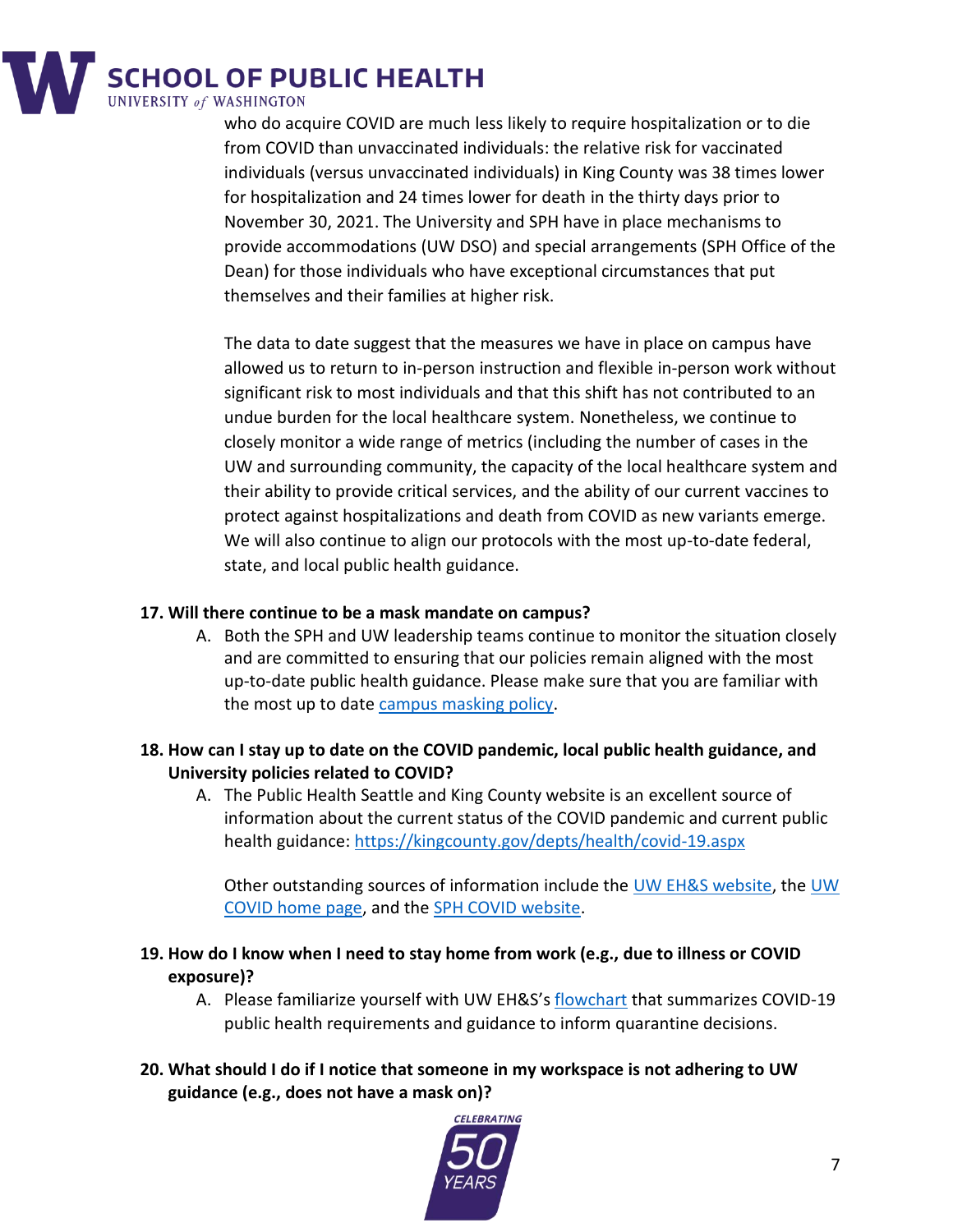

- A. Please see the [UW Face Covering Policy](https://www.ehs.washington.edu/system/files/resources/COVID-19-face-cover-policy.pdf) (see particularly pages 3-5 on "policy enforcement).
	- The first step is **always** to "begin with a polite verbal request" to mention to the individual (whether student, faculty, staff or guest) who is not wearing a face covering that UW has a face covering policy for all individuals indoors, and to ask them to wear a face covering.
	- If the individual does not have a face covering with them, you can direct them to a [heathy huskies vending machine](https://www.washington.edu/coronavirus/healthy-huskies-vending/) (locally there are vending machines on the 4<sup>th</sup> floor of the Magnuson Health Sciences Center or 2<sup>nd</sup> floor of the South Campus Center).
	- University personnel with ongoing concerns that an individual or group of individuals are not complying with the UW face covering policy should speak with their supervisor, a representative of the academic unit, or report it to the Environmental Health & Safety Department.
- **21. I can personally do all my work remotely, so why do I need to come into the office at all when coming to campus increases my risk of getting COVID?**
	- A. We believe that we advance our public mission and our impact best for our students, for our employees, for the public, and for our patients — by being in community together. With the shift to in-person classes, many members of the SPH team still need to spend at least part of their time on campus. This creates a ripple effect of other support services that will need to be at least partially inperson. Our goal is to ensure that those individuals who need to be on campus at least part-time are not overburdened with responsibilities that would otherwise be shared among everyone on-site.

The exceptions to this are based on individuals who have a higher risk associated with being on campus and fall into two categories:

(1) By University policy, employees who have a personal medical condition that makes them both particularly vulnerable to acquiring COVID and becoming seriously ill if they work in-person on campus may request an accommodation from the Disability Services Office, DSO, to work 100% remotely.

(2) By SPH policy, employees who meet one or more the following criteria may request permission to work 100% remote. Per University policy, these requests must be approved by the supervisor, department, and the dean:

• Employees who live with an individual who has a medical condition that makes them particularly vulnerable both to acquiring *and* becoming seriously ill from COVID if the employee were to work in-person on campus. Individuals who worked 100% remote prior to COVID and/or lived out of state at the time that they were hired with the understanding that they would be able

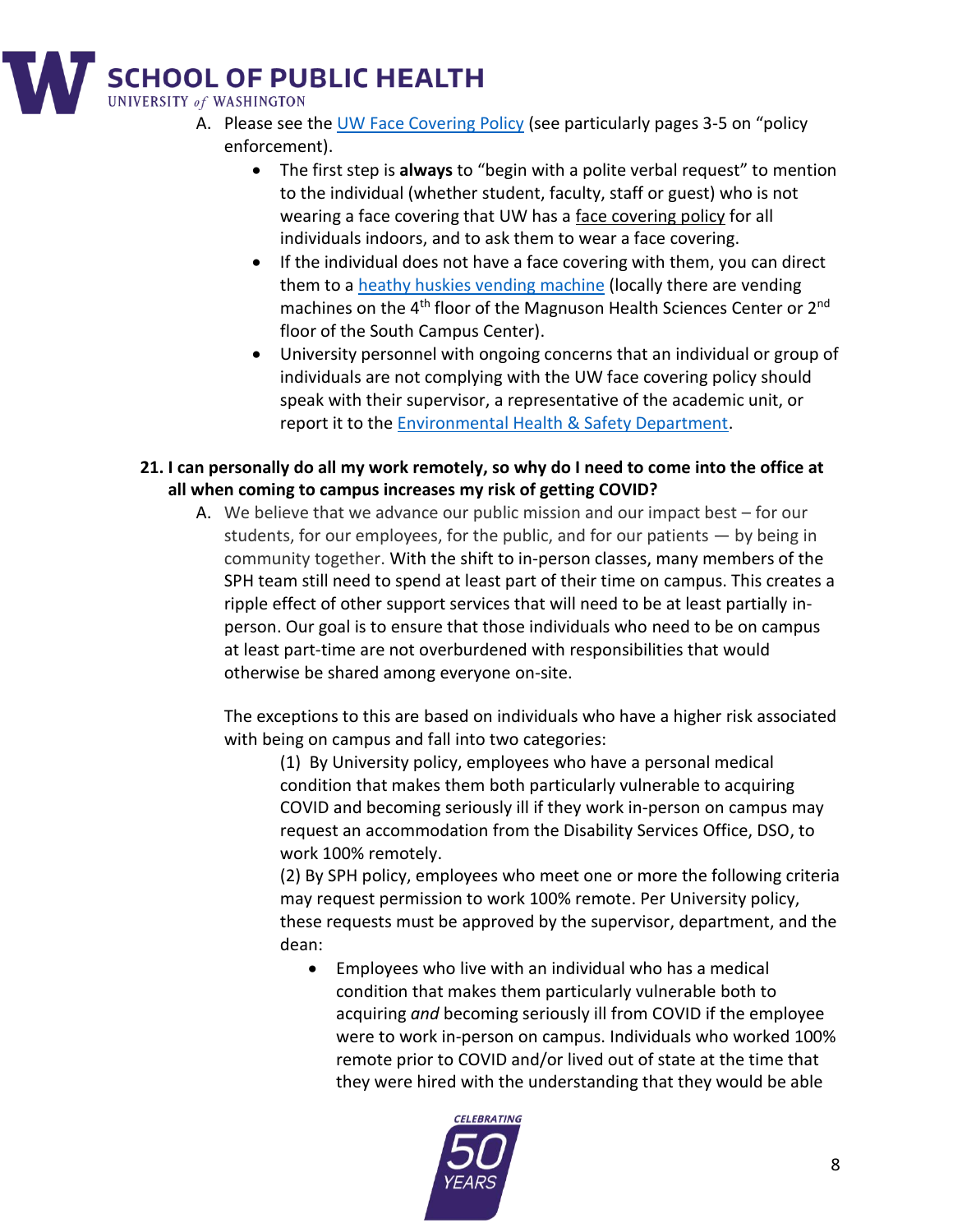

to work remotely (with approval from their supervisor, department and the dean).

#### **22. I live with an immunocompromised individual; am I eligible to telework 100%?**

A. Employees living with an immunocompromised individual are not eligible for a workplace accommodation through DSO since it does not relate to their own medical condition. However, the School of Public Health is absolutely willing to consider requests for a special arrangement to telework 100% for these individuals because immunocompromised individuals are often unable to mount an immune response to vaccines *and* are often at higher risk for serious illness from COVID. Please submit a request for a special arrangement that explains your circumstances to your department HR Manager that articulates those factors, and we will give it full consideration.

#### **23. I have unvaccinated children and am worried that I will infect them; can I request to telework 100%?**

A. Per University and SPH policy, having children who cannot be vaccinated currently does not qualify an individual to telework 100% since young children as a group are not at high risk for severe illness associated with COVID and we are in a heavily vaccinated community. However, suppose you have an immunocompromised child who cannot be fully vaccinated *and* is at high risk for severe disease, or you have other circumstances that complicate your situation. In those cases, you are welcome to submit a request for a special arrangement to your department HR Manager that articulates those factors; your HR manager will forward this request for a special arrangement to the SPH OD.

Please note that this policy is consistent with current CDC and state guidance state that children should attend K-12 school in-person, reflecting our understanding that children are generally at lower risk for severe disease caused by COVID. Requiring masking in school settings is an effective mechanism for protecting unvaccinated children. Vaccines are now available for children 5-17 through both UW medicine and other providers.

#### **24. I am concerned that being around people who are not vaccinated is potentially unsafe; can I request to telework 100%?**

A. The UW has vaccine mandates for employees (faculty and staff) and students. As a result, a very high percentage of faculty, staff and students at UW are vaccinated. (Per the [UW COVID-19 dashboard,](https://www.washington.edu/coronavirus/testing-results/) >98% of staff and faculty on the UW Seattle campus are fully vaccinated. In addition, as of November 2021, >95% of students on the UW Seattle campus have uploaded their vaccine documentation and >98% of those students are fully vaccinated. As a result of these vaccine mandates and our campus' masking policy, the incidence of COVID

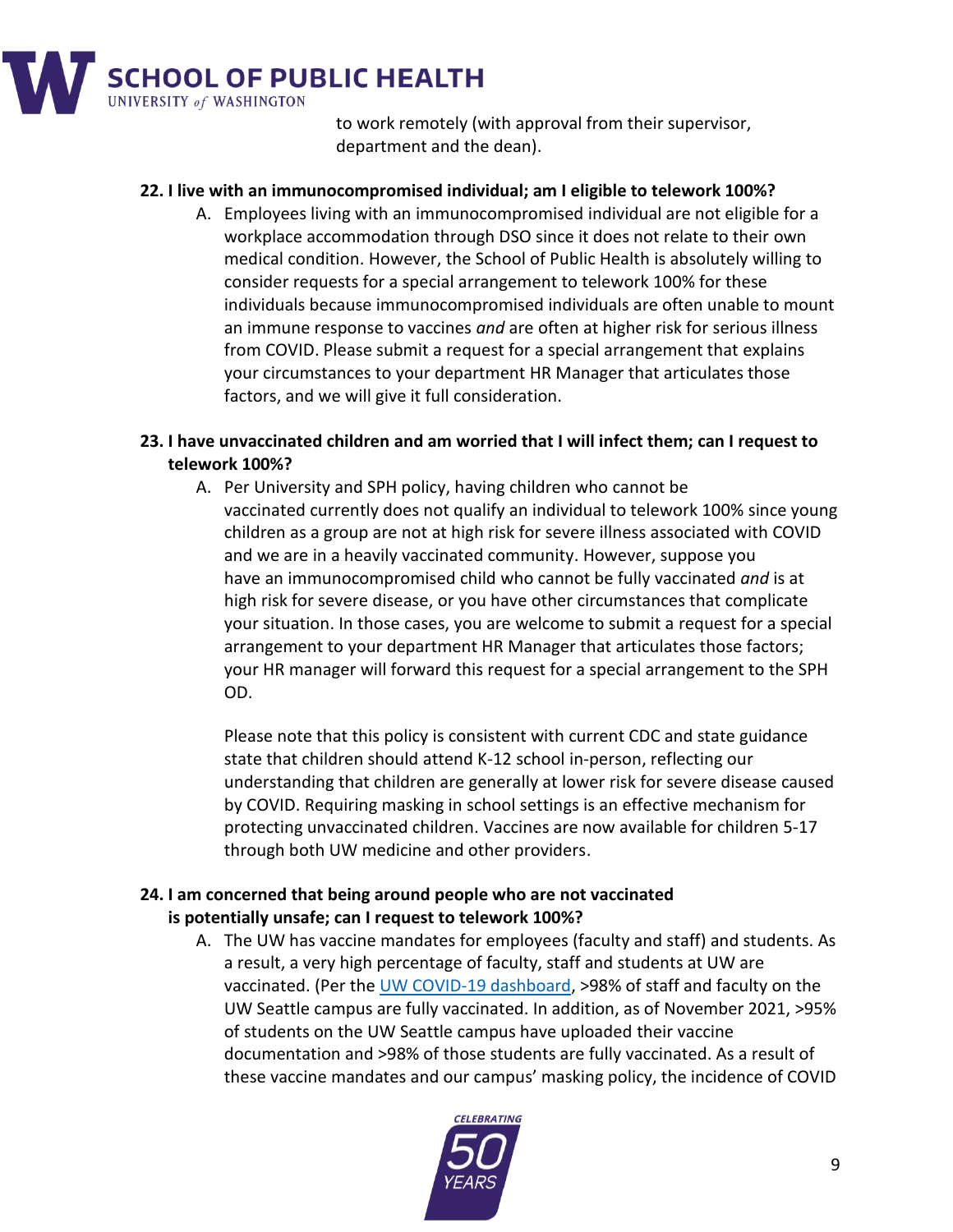

cases at UW remained lower than in the surrounding community during Fall 2021.

Nonetheless, we understand that this is a stressful and challenging time for everyone and that some members of our community are disproportionately affected. UW HR has excellent resources to help you care for yourself and your family as you manage the back to workplace transition.

- **25. What work was done to ensure that the ventilation systems in the buildings we occupy at UW are safe?**
	- A. An overview of how ventilation systems work and changes made in response to COVID can be foun[d here.](https://facilities.uw.edu/news/how-ventilation-uw-buildings-works)

**26. I work in an "open office" setting. How will I maintain 6 feet of separation from others?**

A. Social distancing is not a requirement (locally or nationally) for workplaces that require vaccinations and masking. Most of the open SPH offices spaces had less than 50% occupancy at any given time during Autumn 2021, due to the high rate of hybrid telework in our school. We anticipate that this lower density will continue throughout Winter and Spring 2022.

### **27. I work in a building that includes clinical settings; what can I do to prevent potential exposure from patients?**

- A. Masks are currently required for everyone in all UW buildings, including ones that are used by patients and the general public. UW Medicine has an outstanding track record of adhering to good practices and an exceptionally low number of workplace-related cases of COVID transmission throughout the pandemic. We are committed to adhering to these same good practices through SPH.
- **28. I am worried about my safety when eating and drinking at work; what can I do to limit the potential for COVID-transmission if I have to remove my mask to eat or drink during the day?**
	- A. Please review the guidance that UW EH&S has released regarding safety practices whil[e eating and drinking on campus.](https://www.ehs.washington.edu/system/files/resources/eating-space-guidance.pdf) Signage in your building will also indicate which spaces are suitable for eating and drinking. Please check with your departmental manager if you have questions.
- **29. I must take public transportation to work and don't feel safe; can I request to telework 100%?**
	- A. Relying on public transit does not qualify an individual for 100% telework. However, suppose you have an immunocompromised child, or you